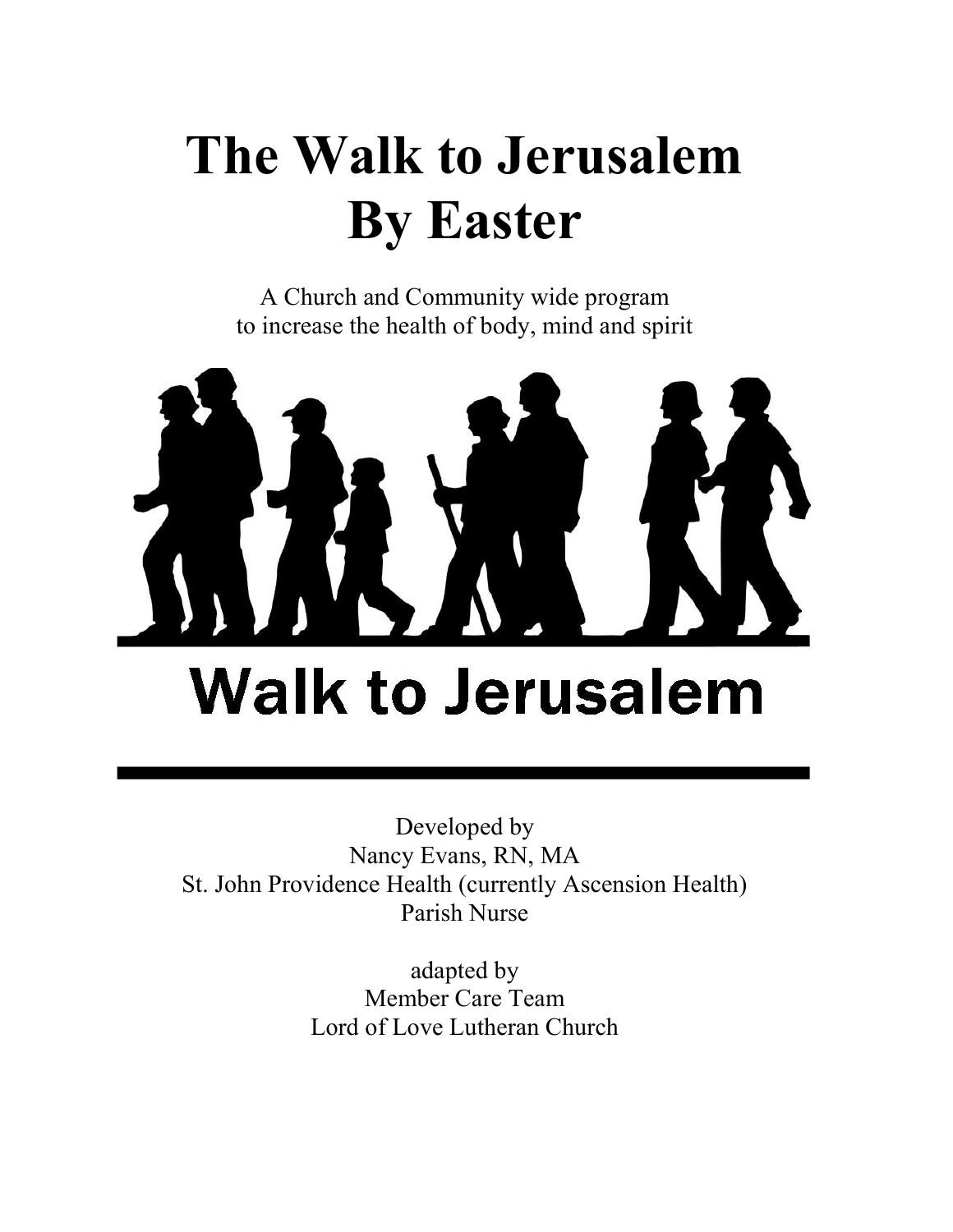### Introduction

The Walk to Jerusalem is an imaginary walk that encourages members of all ages to increase their physical activity, spiritual growth and cultural awareness through a virtual tour to Jerusalem.

Our projected route is across the country to New York City (and JFK Airport) where we will "board a plane" to cross the Atlantic Ocean to Morocco where we will begin our journey to cross northern Africa to Jerusalem. As with any long trip (and life), don't be surprised if there are unexpected detours along the route! The total trip from Lord of Love to Jerusalem is approximately 3750 miles (not counting the miles across the ocean).

Walking is mentioned 247 times in the Bible. Our bodies were made for walking. We were built to stand erect. Our organs function best when given room to work. Our joints need movement to maintain good range of motion. None of this is accomplished by sitting in a chair or lying on a couch. The benefits of walking are numerous. In a report from the U.S. Surgeon General, "significant benefits can be obtained by including a moderate amount of physical activity (30 minutes of brisk walking or raking leaves, 15 minutes of running or 45 minutes of playing volleyball) on most days of the week." The benefits of walking are compelling. Regular walking can prevent depression, lengthen lifespan, lower stress levels, relieve arthritis and back pain, strengthen muscles, bones and joints, and improve sleep.

With all these benefits, why wouldn't we want to walk? The 21st century time crunch and our multitasking lifestyle is the problem. With this in mind, The Walk to Jerusalem was launched in 2003. By using the popular idea of multitasking, these walks provide an opportunity to exercise the physical body by walking, exercise the spiritual body by devotions and praying, and exercise the mind by learning about countries and cultures.

Because all of us aren't capable of exercising or walking in the same way, the miles for Lord of Love's Walk to Jerusalem can be calculated in ways other than a mile-for-mile basis. The Mile Calculation Sheet provides instructions on alternate ways to calculate your miles. If you have any questions, please feel free to contact one of the members of the Member Care Committee. As we add together all of our individual "mileage" each week, we get closer to our goal of Jerusalem by Easter!

Our journey includes 15 weeks of devotions. Each devotion is meant to be read as you start your week with questions to ponder as you exercise your body, mind, or spirit.

You are asked to track your mileage and report weekly. You may return a Weekly Tally Sheets each Sunday morning in the designated basket in the narthex. Alternatively, you can submit your mileage on-line from the Walk to Jerusalem page of the Lord of Love web site.

All age groups are invited to participate in our Walk to Jerusalem. Your feedback along the journey is also appreciated. So "pack your bags" and get ready to travel!

If you have any questions, please don't hesitate to contact one of the members of the Member Care Team at membercare@lord-of-love.org!